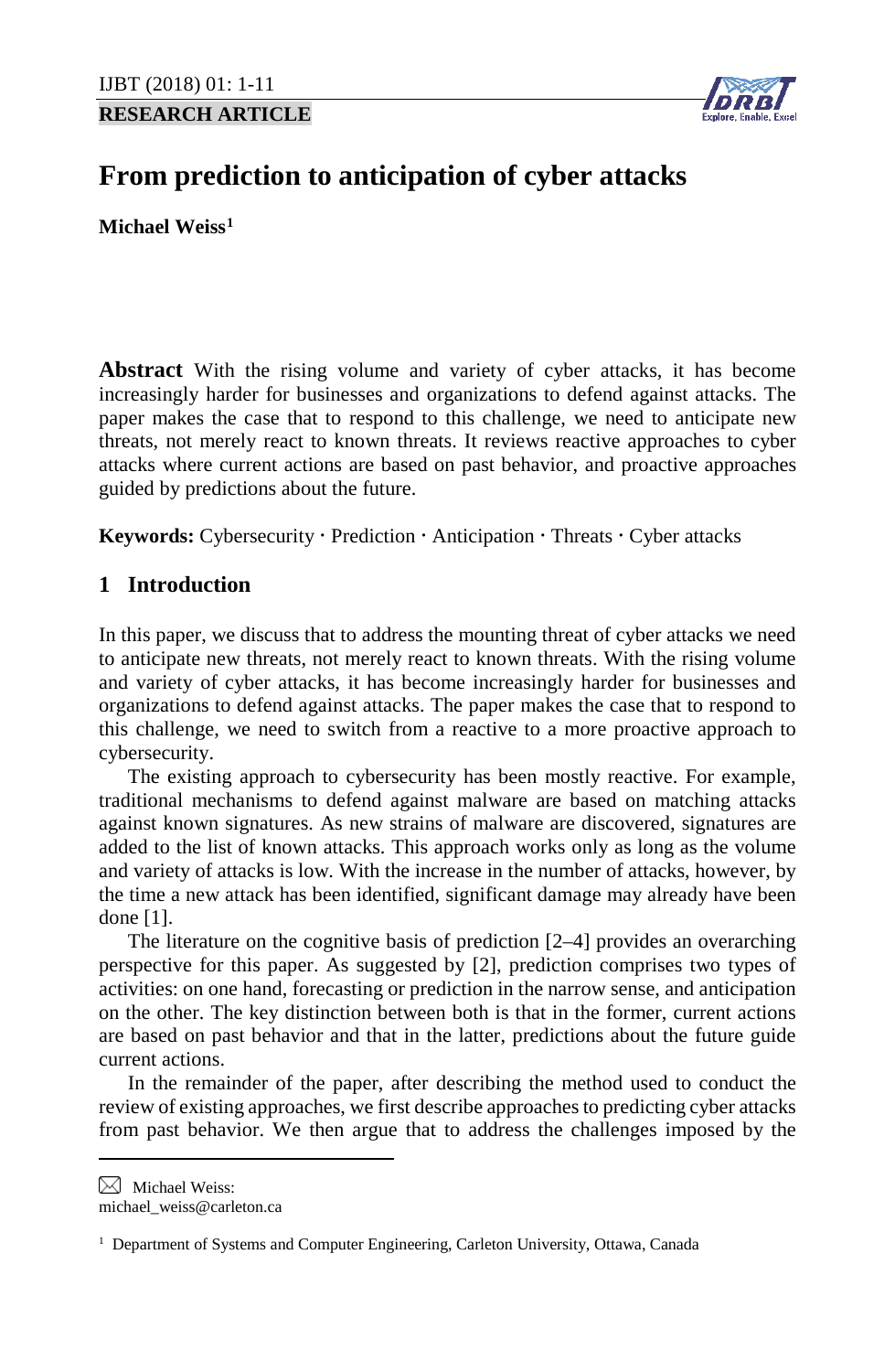rapidly changing cybersecurity environment, approaches inspired by the study of anticipatory thinking are required.

# **2 Method**

The review of techniques reported in this paper was conducted by first identifying the candidate papers through databases like Google Scholar. In a second step, by following references, for applying topic modeling to extract the underlying, latent themes from those papers. Topic modeling provides an alternative to manual clustering of articles and allows us to identify non-obvious connections between the ideas expressed in the selected papers.

## **2.1 Selection of papers on prediction and anticipation**

For this paper, we collected a set of 108 documents related to reactive and proactive approaches to prediction. The papers included both highly cited articles matching either the keywords "machine learning" or "anticipation" and "cybersecurity". Also included are key papers cited by those papers, e.g., papers on the cognitive foundation of anticipatory thinking. To allow for emerging topics to be represented in the collection, we also handpicked recent conference papers and theses with a lower number of citations. A more thorough systematic review of the literature is the subject of future work.

## **2.2 Creating the topic model**

Topic modeling is a probabilistic technique for extracting latent topics from a set of documents [5, 6]. It does not require a human to label the documents, and, thus, belongs to the class of unsupervised learning algorithms. Topic modeling has been applied to areas such as analyzing emerging trends of security vulnerabilities [7] and the evolution of scientific fields [8].

A common topic modeling technique is Latent Dirichlet Allocation (LDA) [5]. In LDA, documents are represented as a bag of words, i.e., the order of the words does not matter. Given a sample of documents and the number of topics, LDA produces a distribution *P* (*z | d*) that a document *d* is about a given topic *z* and a distribution *P* (*w | z)* that a topic *z* is associated with a word *w*.

To construct the topic model, we used only paper abstracts as documents. There is a balance between the length of the documents provided to a topic model, the number of potential topics each document contains, and the ease with which we can understand the created topic model. By focusing on the abstracts, we emphasize highlights of the articles as summarized by its authors. Abstracts can also be scanned more quickly than the full articles when examining the articles associated with a given topic.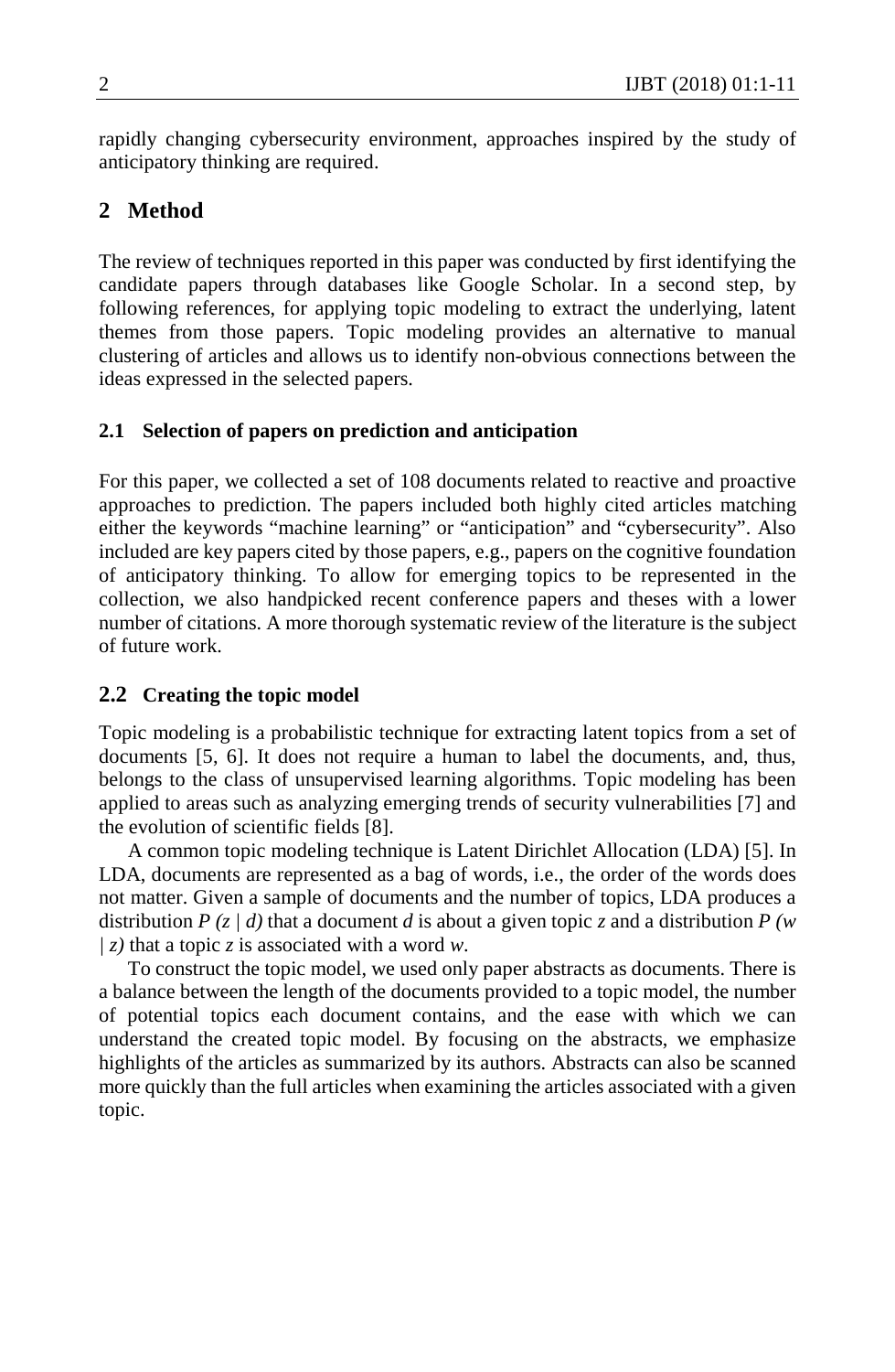| ID | Weight | Keywords                                                                                                   | Name |
|----|--------|------------------------------------------------------------------------------------------------------------|------|
| 9  | 0.583  | security, information, detection, systems, Intrusion detection<br>network, system, attacks                 |      |
| 8  | 0.243  | cybersecurity, game, failures, theory, Adversarial thinking<br>domain, afd, failure                        |      |
| 6  | 0.238  | prediction, learning, science, Predictive analytics<br>data,<br>processing, model, mining                  |      |
| 4  | 0.230  | software, vulnerabilities, vulnerability, Vulnerability prediction<br>metrics, code, security, development |      |
| 5  | 0.225  | attack, risk, engineering, scenarios, cyber, Scenario modeling<br>set, graphs                              |      |
| 3  | 0.158  | attacks, anticipation, hijacking, types, Complex attack detection<br>emails, phishing, mechanisms          |      |
| 7  | 0.103  | identity, theft, botnet, breach, news, Text and network mining<br>company, software                        |      |
| 1  | 0.098  | anomalies, events, performance, feature, Anticipation of failure<br>ability, hros, extrapolation           |      |
| 2  | 0.097  | malware, patterns, threat, behavior, Behavioral analysis<br>classification, hotspot, file                  |      |

**Table 1** The major latent topics in prediction and anticipation research

We then created a topic model, and iterated the model with different numbers of topics, until a set of mostly independent clusters of documents emerged. The literature also suggests that 10-12 topics are a good heuristic value for the number of topics [9]. Table 1 shows the output of this step. For each topic, the keywords associated with the topics produced by the topic model, a name assigned by the researcher, and the topic weight are listed.

As apparent from Table 1, the topic "intrusion detection" is the topic with the highest weight and the topic "behavioral analysis" is the topic with the lowest weight.<sup>[2](#page-2-0)</sup> The clusters obtained by topic modeling provide the basis for our review of prediction and anticipation techniques. The application of topic modeling enabled the discovery of subtle connections between articles via common topics that may have easily been missed in a manual expert review.

# **3 Prediction**

 $\overline{a}$ 

All techniques reviewed in this section assume that to predict the future you are restricted to examining the past. This premise covers the most current machine learning and predictive analytics techniques. The techniques correspond to six of nine topics in Table 1 and comprise the majority of the articles found. They include predictive analytics, intrusion detection, behavioral analysis, text and network mining, complex attack detection, and vulnerability prediction.

<span id="page-2-0"></span><sup>&</sup>lt;sup>2</sup> A high topic weight indicates an area that much of the existing research has focused on, whereas a low weight often suggests an emerging research area.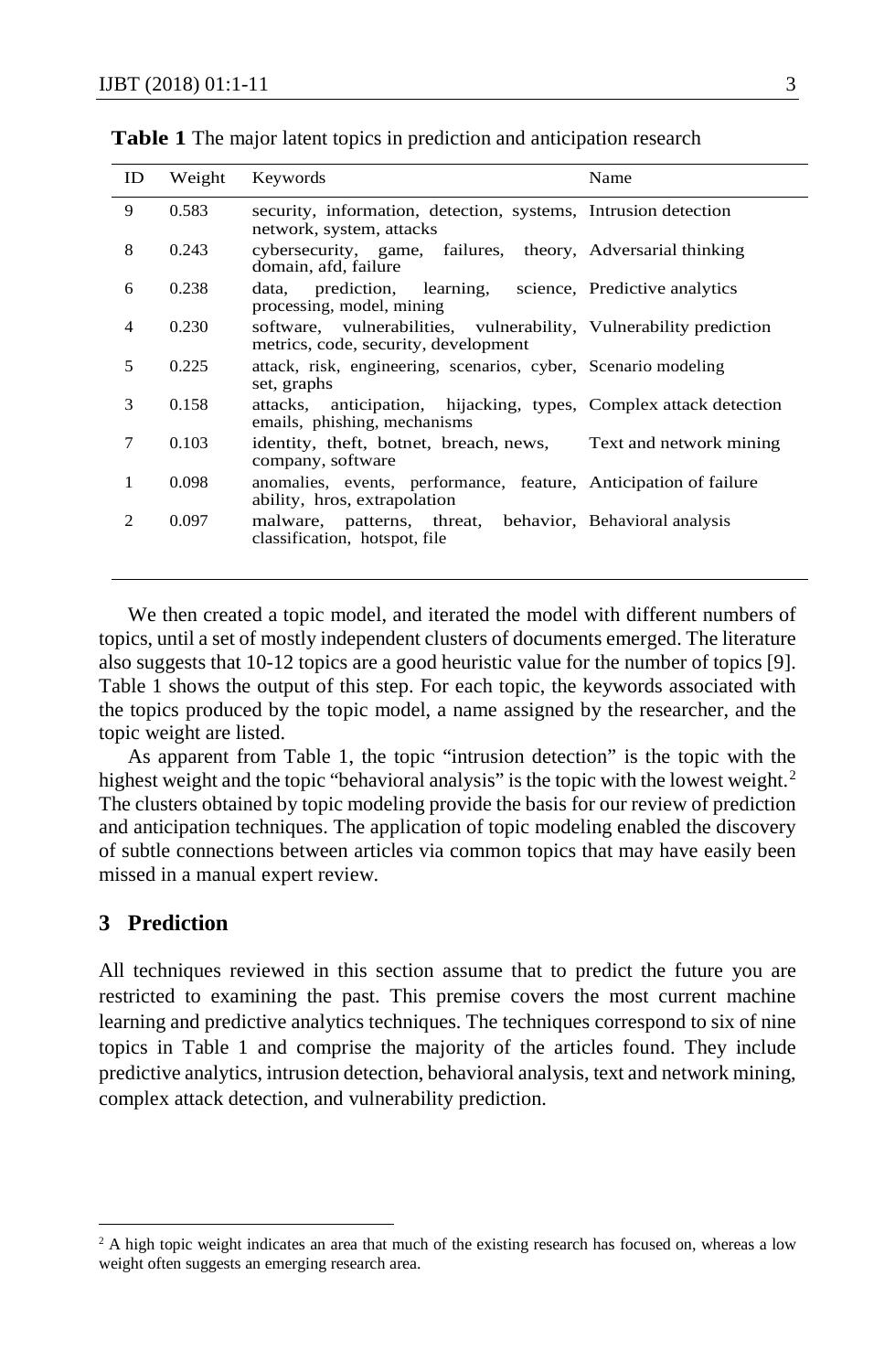#### **3.1 Predictive analytics and machine learning**

Predictive analytics is the art of building and using models to make predictions. It uses machine learning to build those models [10]. There is no fixed set of methods, yet, for applying machine learning to cybersecurity. Some peculiarities of cybersecurity also make it more challenging to apply machine learning: the evolution of attacks that requires learning to be incremental; a high data volume; a high cost of errors; the need to label training data which requires substantial effort preparing the data; and a lack of data sets [11].

A survey of machine learning techniques for cybersecurity is provided in [12]. Machine learning techniques can be grouped into supervised, unsupervised, and hybrid techniques. Supervised methods require data instances to be assigned categories or labels (e.g., "spam" or "ham"). These include methods like decision trees, Naive Bayes and Support Vector Machines. Unsupervised methods do not require labels. They include k-means clustering and association mining. Hybrid methods can be used in supervised or unsupervised modes, and include neural networks, genetic algorithms, and Bayesian networks.

One particular challenge in the cybersecurity context is that machine learning models can themselves be attacked [13]. Through carefully crafted attacks, attackers can gain an understanding of the internal state of a machine learning model, which allows them to attack more effectively in the future. Attacks against machine learning models fall into two categories: integrity attacks (an attacker tries to get the algorithm to accept a harmful attack as benign) and availability attacks (attackers train the model to classify benign instances as harmful) [13]. Recent research [14] calls for algorithms that can unlearn what they had incorrectly "learned" from attacks against them.

## **3.2 Intrusion detection**

Intrusion detection is the process of monitoring a network or system for intrusions or attacks [15]. Common types of attacks include scanning attacks which are used to gather information about a network or system, penetration attacks in which an attacker tries to gain unauthorized access to a system, and Denial of Service (DoS) attacks that aim to exhaust the resources of a network. Systems built to detect intrusion attempts can be grouped into misuse and anomaly detection [15]. Misuse detection can detect known attacks (i.e., abnormal behavior) with predefined characteristics. Conversely, anomaly detection considers intrusions to be deviations from normal behavior.

Manual analysis of intrusions is limited to mitigating known attacks. As attacks evolve, human-created rules used to detect them become ineffective [1, 16]. Due to the volume, variety, intensity, and velocity of data that they have to process analysts are also missing many malicious security events [16]. Machine learning helps automate the analysis of attacks. Machine learning methods for misuse detection are typically based on a classification of attacks against signatures [12]. Clustering algorithms can support anomaly detection. They can also be used to extract new signatures for misuse detection [12].

In recent work, hybrid analyst-in-the-loop approaches have been proposed that combine the best of human analysts and machine learning algorithms [17, 18]. They respond to the problems of how to present analysts with the right information and the lack of current datasets for training machine learning classifiers. Analysts can become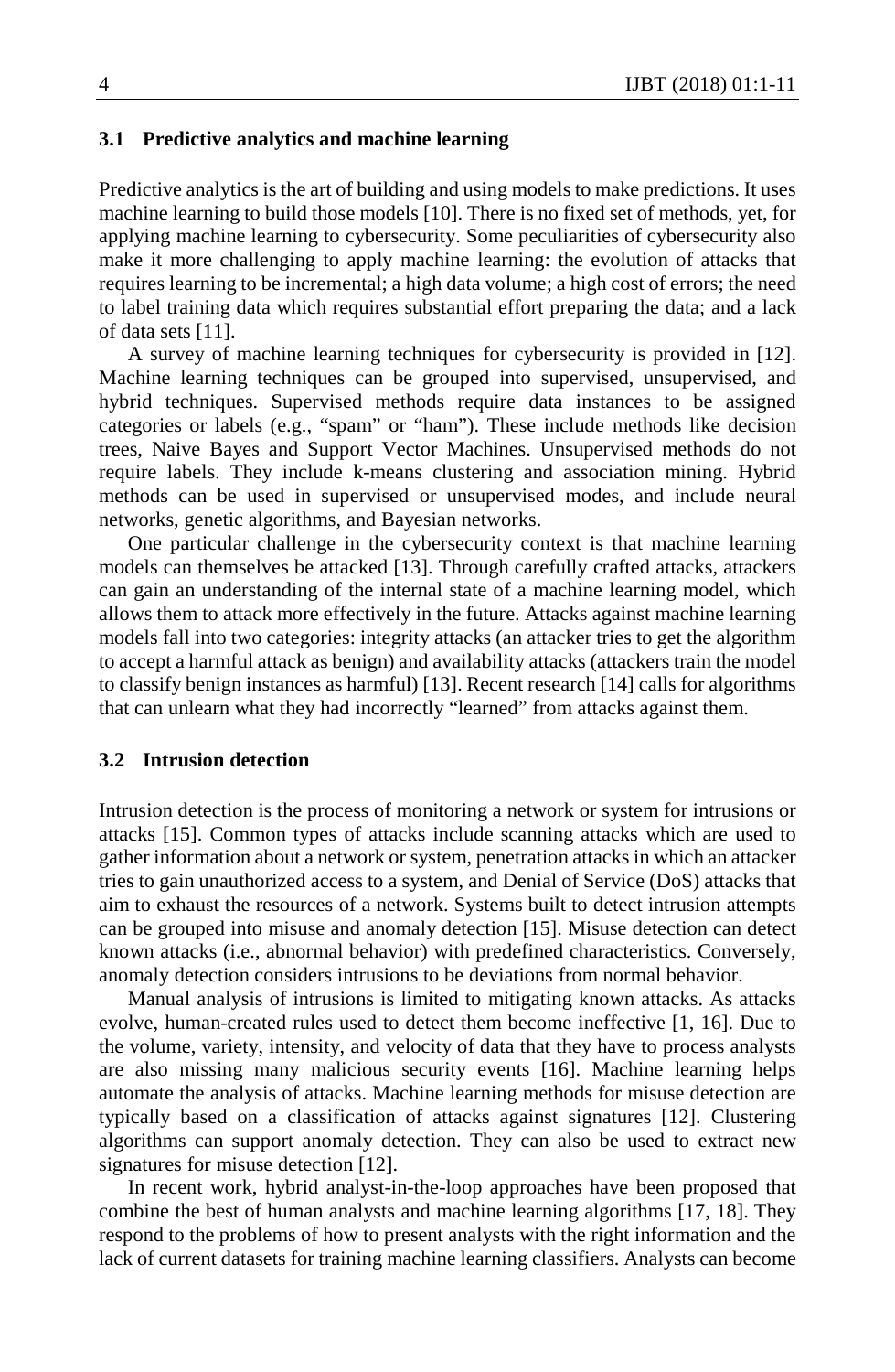overwhelmed with monitoring real-time security events given their limited time "budget" to investigate alerts. One solution is to combine automation (rule-based detection of potential threats) and exploration (visualization of the associated information) [17]. Exploration allows analysts to discover new anomalies that are not yet covered by rules, select features useful for detection, and validate existing rules.

The lack of labeled data makes it difficult to use supervised machine learning models. The system proposed in [18] combines unsupervised and supervised learners. It uses outlier detection to identify suspicious activities. Suspicious activities are presented to the analyst who labels activities as actual attacks or normal behavior. These labels can then be used to train a supervised learner. The analyst helps the system identify new and evolving attacks, while machine learning can predict known attacks without input from the analyst.

#### **3.3 Behavioral analysis**

The traditional approach to detecting malware is to define signatures and match incoming malware samples against them. Manually defining signatures is a laborious process and inadequate to keep up with changing strains of malware. There are over 6 million new strains of malware each year [19]. It is also easy for an attacker to circumvent signature-based approaches. Malware can be modified without altering its behavior but changing its signature.

More recent approaches to malware detection are based on behavioral analysis. Behavioral analysis profiles malware by creating a trace of the instructions it calls and uses a combination of clustering and classification techniques [20]. It does not require a manually labeled set of malware samples. Instead, malware samples are initially clustered by the similarity of their behavioural profiles. These clusters can then be used as labels to train a classifier. Behavioral analysis is also robust against the evolution of malware. Even when changes are made to the malware, its behavior will be similar.

#### **3.4 Text and network mining**

Text and network mining algorithms have shown much promise for predicting cyber attacks. Methods discussed elsewhere in this paper heavily rely on text analysis. For example, behavioral profiles used for malware analysis (section 3.3) contain sequences of instructions and their arguments that the malware invokes on the host system. These can be translated into features by extracting n-grams from those sequences and creating a bag-of-words representation on which the classification and clustering algorithms can operate [20].

Similarly, methods for vulnerability prediction (section 3.6) often rely on documents (e.g., CVE reports) or sources that can be interpreted as documents (e.g., source code). In [7], topic modeling is used to examine trends in CVE (Common Vulnerability and Exposure) reports. The authors first identify latent topics in the reports to categorize vulnerabilities. They then compute the weight of each topic across different years to understand vulnerability trends. In [21], source code files are treated as documents and symbols in the code as words. A bag-of-words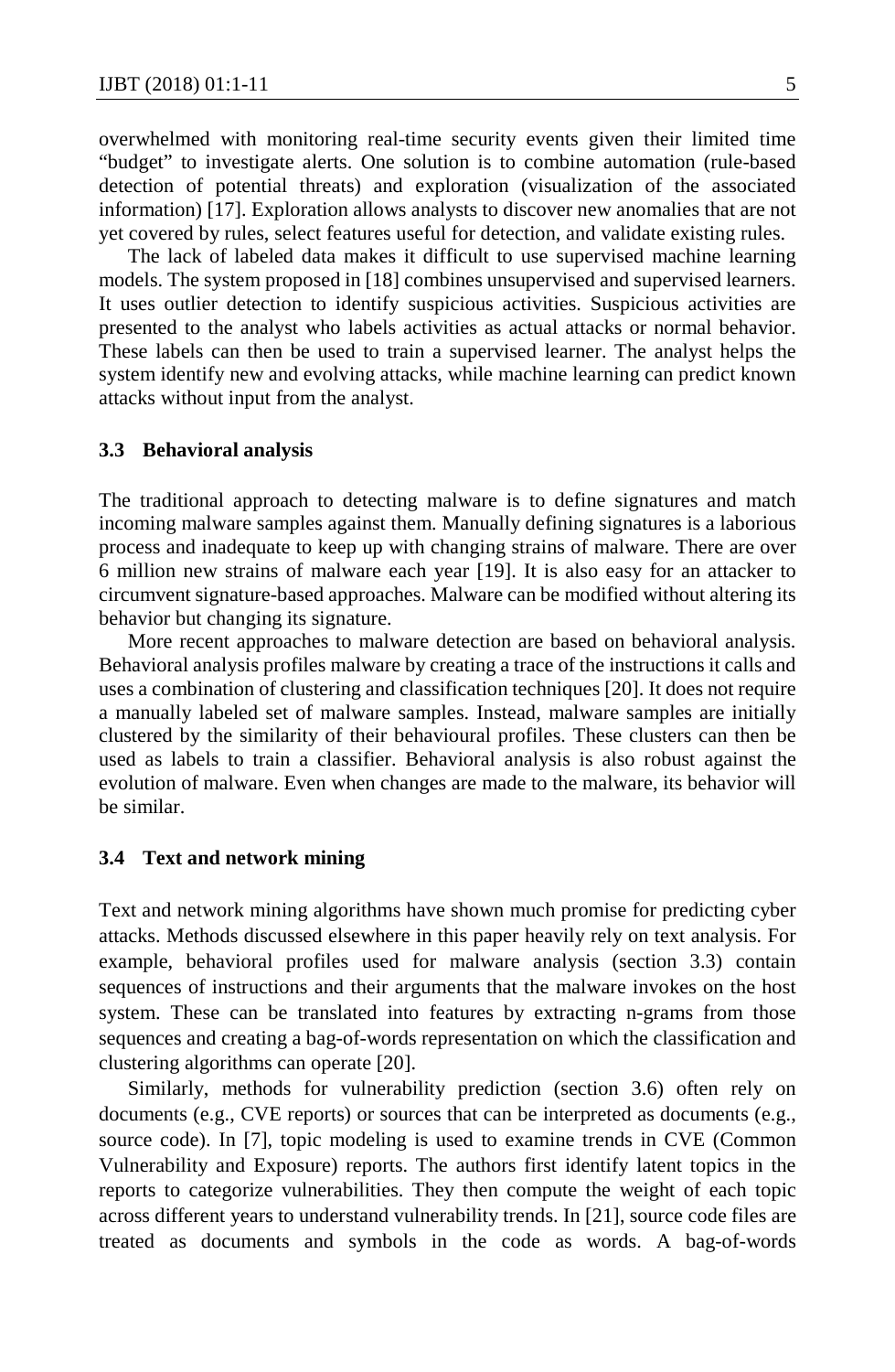representation of the code provides input to a classifier that predicts the likelihood of a software system containing vulnerabilities.

Network mining applies techniques from social network analysis to help identify, e.g., the central nodes in a network, clusters of nodes, or the roles nodes play in a network. Nodes represent actors or systems and the ties that connect them stand for their relationships. Network mining has been applied to analyze botnets [22]. The authors create a network model of the communication patterns between the hosts of a botnet using NetFlow data and analyze the network using a PageRank algorithm to identify the central hosts.

#### **3.5 Complex attack detection**

Increasingly, attacks are executed in multiple steps, making them harder to detect. Such complex attacks require that defenders recognize the separate stages of an attack, possibly carried out over a longer period, as belonging to the same attack. Complex attacks can be divided into exploration and exploitation phases [23]. Exploration involves identifying vulnerabilities and scanning and testing a system. It is how an attacker gathers information about the system. Exploitation involves gaining and maintaining access. At this stage, the attacker applies the know-how gathered during the exploration stage.

An example of a complex attack that combines exploration and exploitation is a sequence of a phishing attack, followed by an exfiltration attack. First, attackers will attempt to collect information on the organization they intend to attack, e.g., names of key employees. Then, they will craft a targeted phishing attack. The phishing attack allows the attackers to gain access to the user's system and install malware. The purpose of the malware could be to extract files from the user's machine or to use the user's machine as an attack vector to attack other machines in the organization's network.

A phishing attack is usually carried out by sending an email purporting to come from a trusted source and tricking its receiver to click on a URL that results in installing malware on the user's system. This malware then creates a backdoor into the user's system for staging a more complex attack. Phishing attacks can be recognized both by the types of keywords used in the email (as with a spam email), as well as by the characteristics of URLs included in the message [24]. Features that have been used successfully to detect phishing attacks include URLs that include IP addresses, the age of a linked-to domain, and a mismatch between anchor and text of a link.

#### **3.6 Vulnerability prediction**

Vulnerabilities are weaknesses, flaws or deficiencies that can be exploited by threats to cause harm to an asset. This section focuses on software vulnerabilities. Given that not all vulnerabilities are of equal impact and that resources are limited, authors of software need to prioritize on which patches to create and system administrators on which of these patches to deploy. Vulnerability prediction can assist in this task by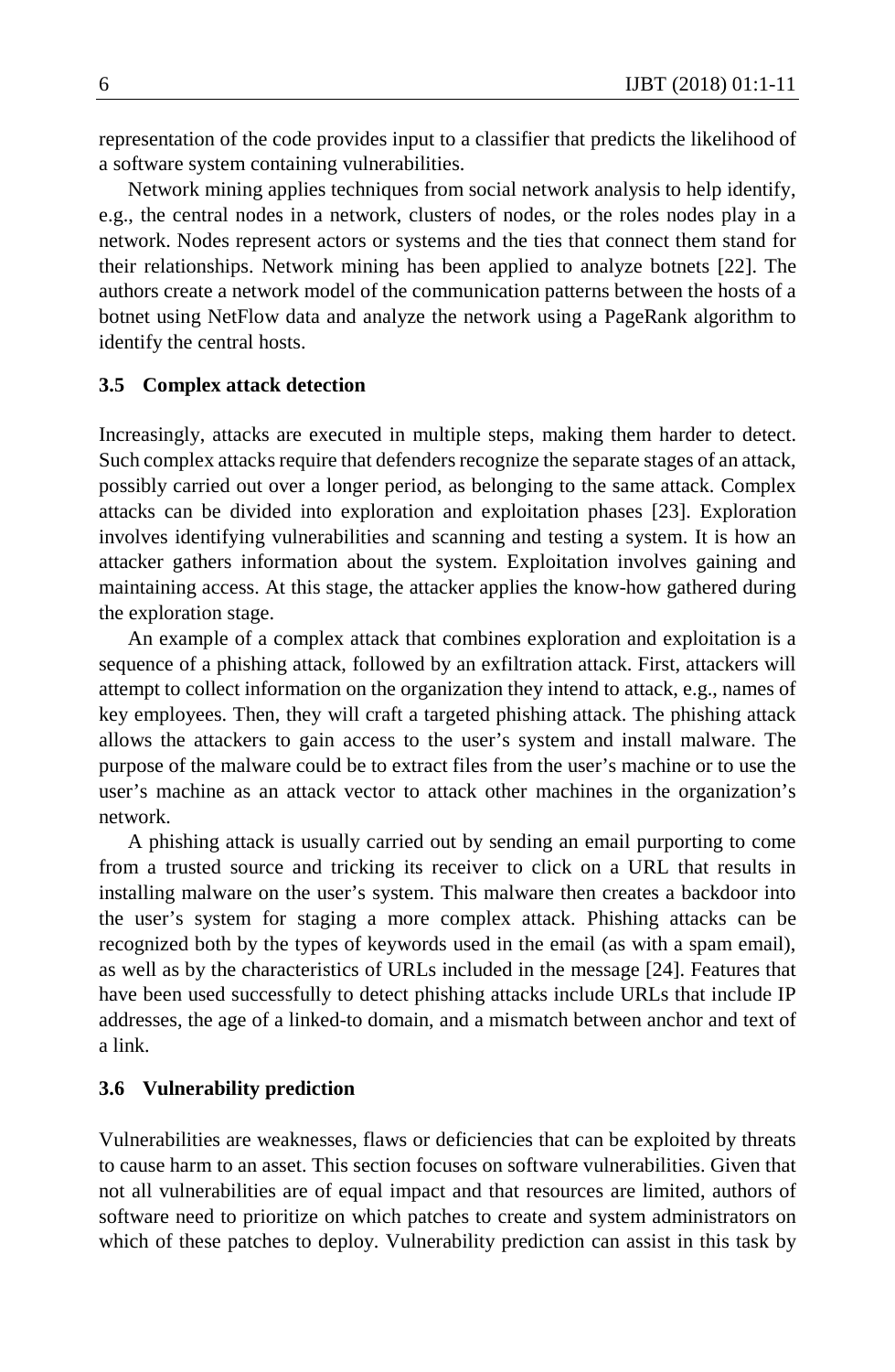predicting the kinds of vulnerabilities that exist in a system and the risk of them being exploited.

There are two ways to predict vulnerabilities: based on metadata (i.e., information about the vulnerabilities) or from inherent properties of a system. A natural question to ask is whether we can predict the timing and impact of an exploit from the information in a CVE report. A classifier for this task is described in [25]. The features it uses include text fields of the report (e.g., description), timestamps (e.g., the time between the first time the vulnerability was reported and the time of its exploit), and cross-references to other reports. As new information about vulnerabilities that have been exploited becomes available, the classifier can be retrained to incorporate this information.

A machine learning model to predict the likelihood that a software system contains vulnerabilities from the system's source code (an inherent property) has been described in [21]. This approach trains a classifier directly on the source code rather than on quality metrics derived from the code. It was even found to be capable of predicting vulnerabilities in future releases of the same software. It has been demonstrated that architectural flaws (another inherent property) are also good indicators of security issues [26]. Changes to the architecture (including patches to fix security issues) can result in new vulnerabilities. The authors calculate structural (dependencies between files) and evolutionary metrics (co-changes among files) from source code and its revision history. Certain patterns in those metrics (e.g., frequent changes) indicate architectural flaws known to correlate with security issues.

# **4 Anticipation**

The techniques in this section allow us to select actions based on their anticipated consequences. They furthermore enable us to operate in a continually evolving environment. This ability sets anticipatory techniques apart from predictive techniques. Techniques in this section include adversarial thinking, scenario modeling, and anticipation of failure. They are embodied in some of the more recent approaches to dealing with cyber attacks.

# **4.1 Adversarial thinking**

Game theory studies the strategic interaction between players. Training in game theory has been shown to help sensitize students to the role of human adversaries in cybersecurity [27]. It can also be used to model multiple levels of reasoning like levelk reasoning (e.g., a level-2 strategy would be for operators to expect attackers to try to anticipate their moves and to act accordingly). Game theoretic models have also been implemented in algorithms to protect critical infrastructures and for mechanism design [28].

Coherence networks provide a way of representing competing hypotheses and the evidence they explain [29]. It has been used to anticipate, understand and respond to actions of an opponent in adversarial problem-solving situations (e.g., military decisions) [29]. In this approach, a hypothesis and its evidence is considered 'the more coherent, the less supporting evidence' the hypothesis requires. Evidence and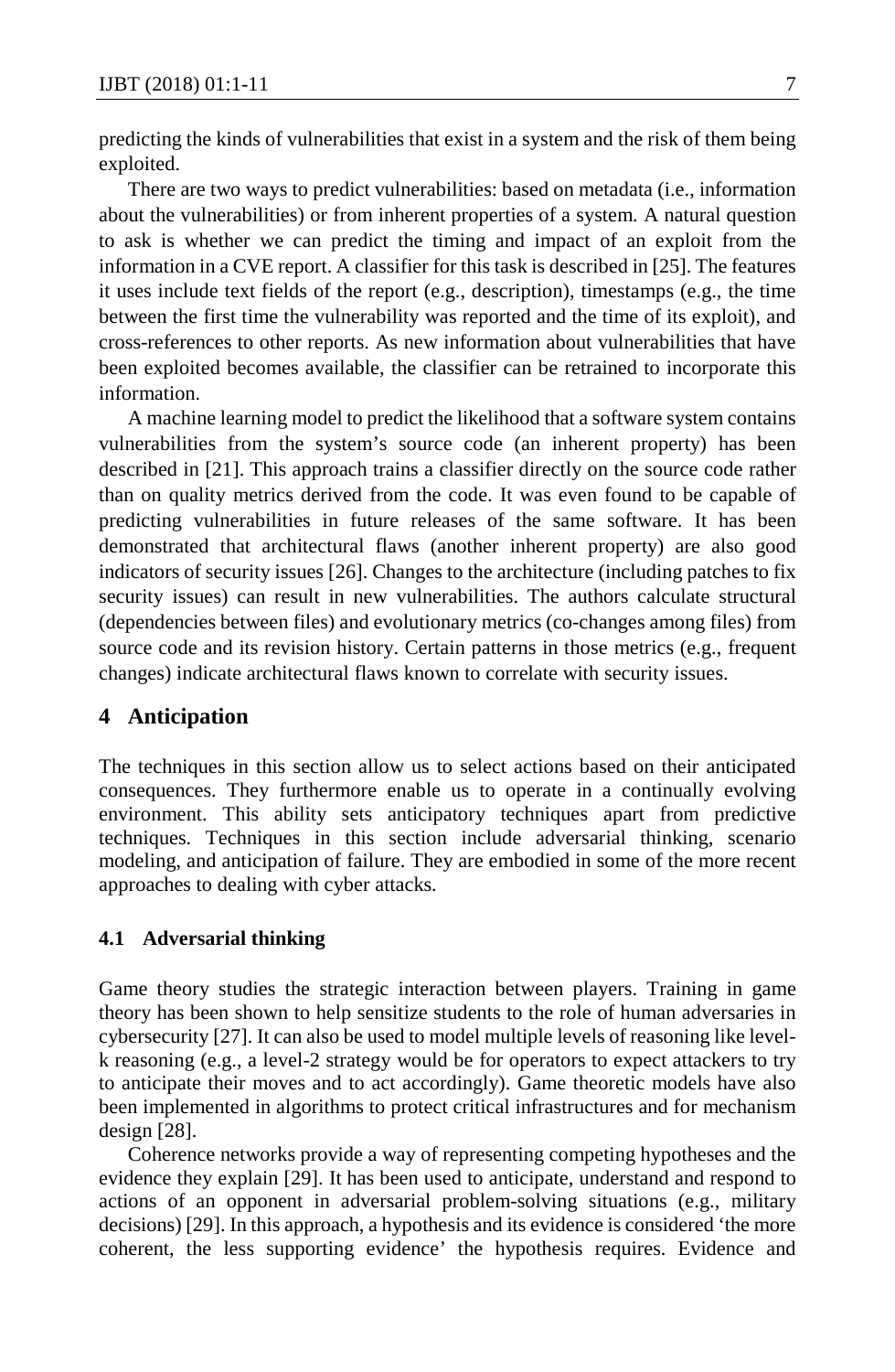hypotheses have associated activation levels and these activation levels are propagated through the links among them. As evidence is observed, it propagates through the coherence network and updates the activation level of associated hypotheses and evidence. This technique can capture the dynamics of the evolution of hypotheses and evidence.

# **4.2 Scenario modeling**

Scenario modeling was first developed as a management approach to support strategic decision-making [30]. It is a method to examine possible alternative futures given a projection of trends. The goal of scenario modeling is not to predict the future, but to prepare for an uncertain, unfolding future. Often only external scenarios are modeled. However, modeling internal scenarios (resources and capabilities) provides insights into an organization's capability to execute. In the context of cybersecurity, external refers to attacks and attackers and internal to defenders and their capabilities.

A scenario can be thought of as a sequence of observable indicators or signals. In the context of scenarios, we often focus on "weak signals" as signals that we need to pay close attention to because of their far-reaching impact [30]. Multiple scenarios can be combined into a tree in which internal nodes indicate indicators and branches represent possible alternatives [31]. This construct provides the basis for scenario generation and failure analysis.

Applications of scenario modeling to cybersecurity include: modeling attacks, generating attack scenarios, and assessing the impact of attacks. Different approaches have been proposed to generate potential attack scenarios: merging existing attacks [32] and applying attack patterns [33]. An AI planning approach for generating attack scenarios has been described in [35]. Recent work on intrusion prevention systems also suggests that we can use scenarios to assess the impact of ongoing complex attacks [34].

For instance, common attack patterns can be extracted from a public collection of attack types (CAPEC [36]) and codified in the form of patterns [33].

These patterns capture knowledge about attacks from the perspective of an attacker: each captures an attacker's goal and the steps to carry out the attack. The authors then show how this collection of attack patterns can be used to generate possible attack scenarios given an attacker's goals. This approach was able to replicate an expert vulnerability analysis.

#### **4.3 Anticipation of failure**

Mindfulness is the capability to discover and manage unexpected behavior [37]. It combines the concept of anticipation with that of resilience. Anticipation comprises preoccupation with failure, reluctance to simplify, and sensitivity to operation [37]. When we apply those processes to cybersecurity, they imply that we must pay close attention to signs of abnormal behavior in our networks and systems, question what we take for granted (i.e., expect attacks to evolve), and always search for a coherent explanation of our observations (i.e., maintain multiple competing hypotheses about the state of the world).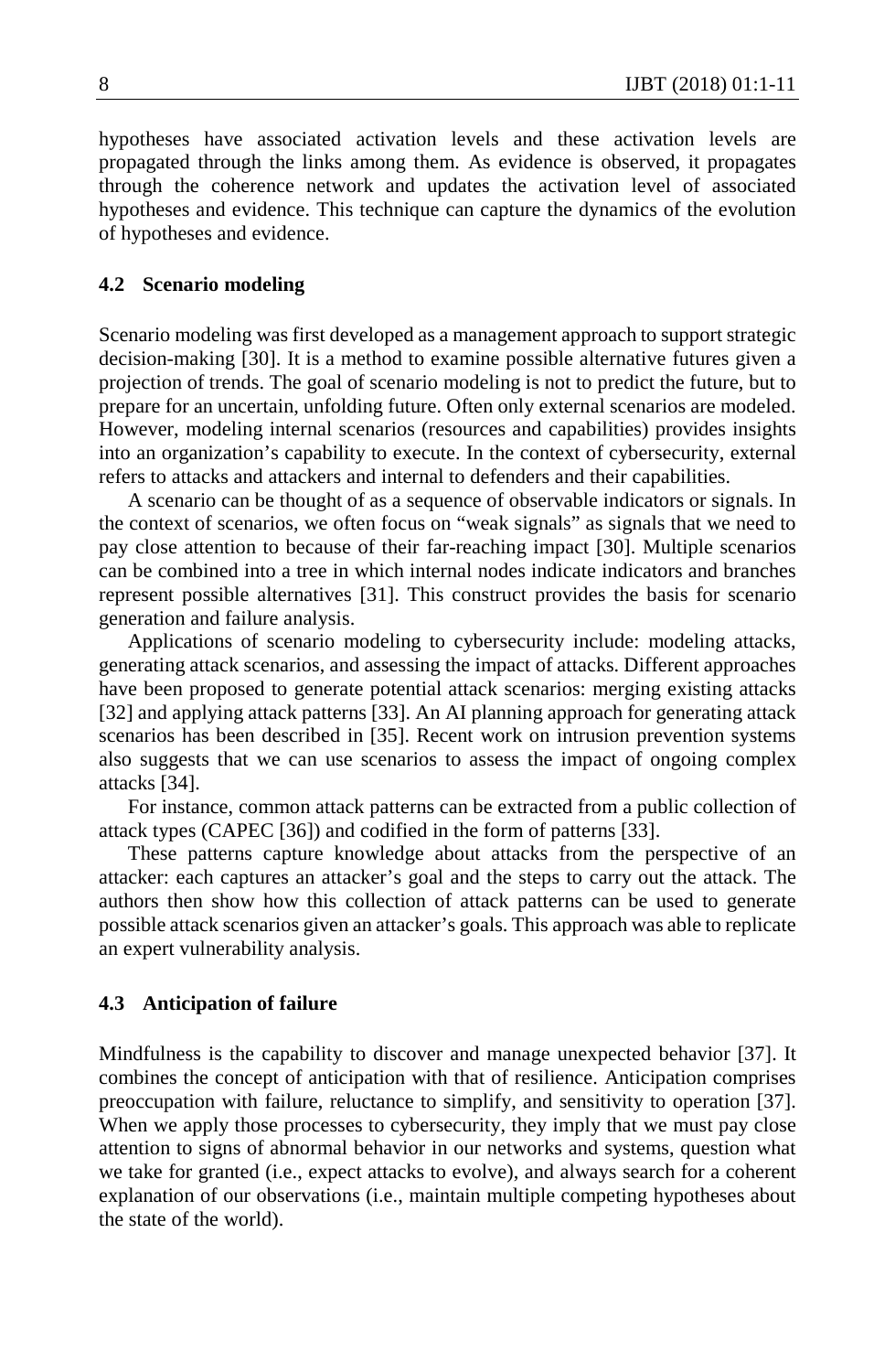Anticipatory Failure Determination (AFD) [31] is an approach for envisioning failure scenarios. Its focus is not on learning from what failures have occurred in the past, but on discovering what failures may occur and how they can be brought about. AFD has recently been applied to model failure scenarios in cybersecurity [38]. The goal of the approach is to build an inventory of resources (indicators, tools, people, vulnerabilities, and information) that have enabled failures in the past. Failure scenarios start from failure indicators and work their way back through a causally linked chain of resources.

# **5 Discussion**

Approaches to cybersecurity based on prediction (in the narrow sense, in which we have been using it in this paper) are limited in the extent to which they can cope with the evolution of cyber attacks. With the authors of [4], we made a distinction between prediction – basing actions on the past – and anticipation – basing current actions on future consequences of those actions.

Anticipation is a "future-oriented action, decision, or behavior based on a (implicit or explicit) prediction" [4]. Anticipatory systems include a forward model [4] that allows them to form hypotheses about the next response from the environment. Predictions from the forward model enable a system to compare predicted and observed responses and adjust its behavior [3]. This agrees with psychological experiments that show that current behavior is a function of both the context and the expected consequences of the behavior [3].

The forward model of biological anticipatory systems has its equivalent in the representation of possible futures in anticipatory techniques. In the case of adversarial thinking, possible futures are explored by the level-k reasoning of game theory or the competing hypotheses of coherence networks. In scenario modeling, the forward model consists of the generation and subsequent monitoring of attack scenarios. In anticipation of failure, mindful practices and reasoning backward from failures provide the anticipatory capability.

#### **6 Conclusion**

From this paper, we understand the need for a shift in the mindset on how we deal with cyber attacks, from a reactive to a more proactive approach founded in the emerging techniques of anticipatory thinking. This shift is required to manage an environment characterized by a significant increase in the volume and variety of cyber attacks. The paper also calls for more research on the proactive approach to cybersecurity.

## **References**

- 1. Chen, HM, Kazman, R, Monarch, I, Wang, P: Can cybersecurity be proactive? A big data approach and challenges. IEEE Hawaii International Conference on System Sciences, 5978– 5987 (2017)
- 2. Bubic A, Von Cramon DY, Schubotz RI: Prediction, cognition and the brain. Frontiers in Human Neuroscience, 4, 25:1-25:15 (2010)
- 3. Butz, MV, and Pezzulo, G: Benefits of anticipations in cognitive agents. The Challenge of Anticipation, 45–62, Springer (2008)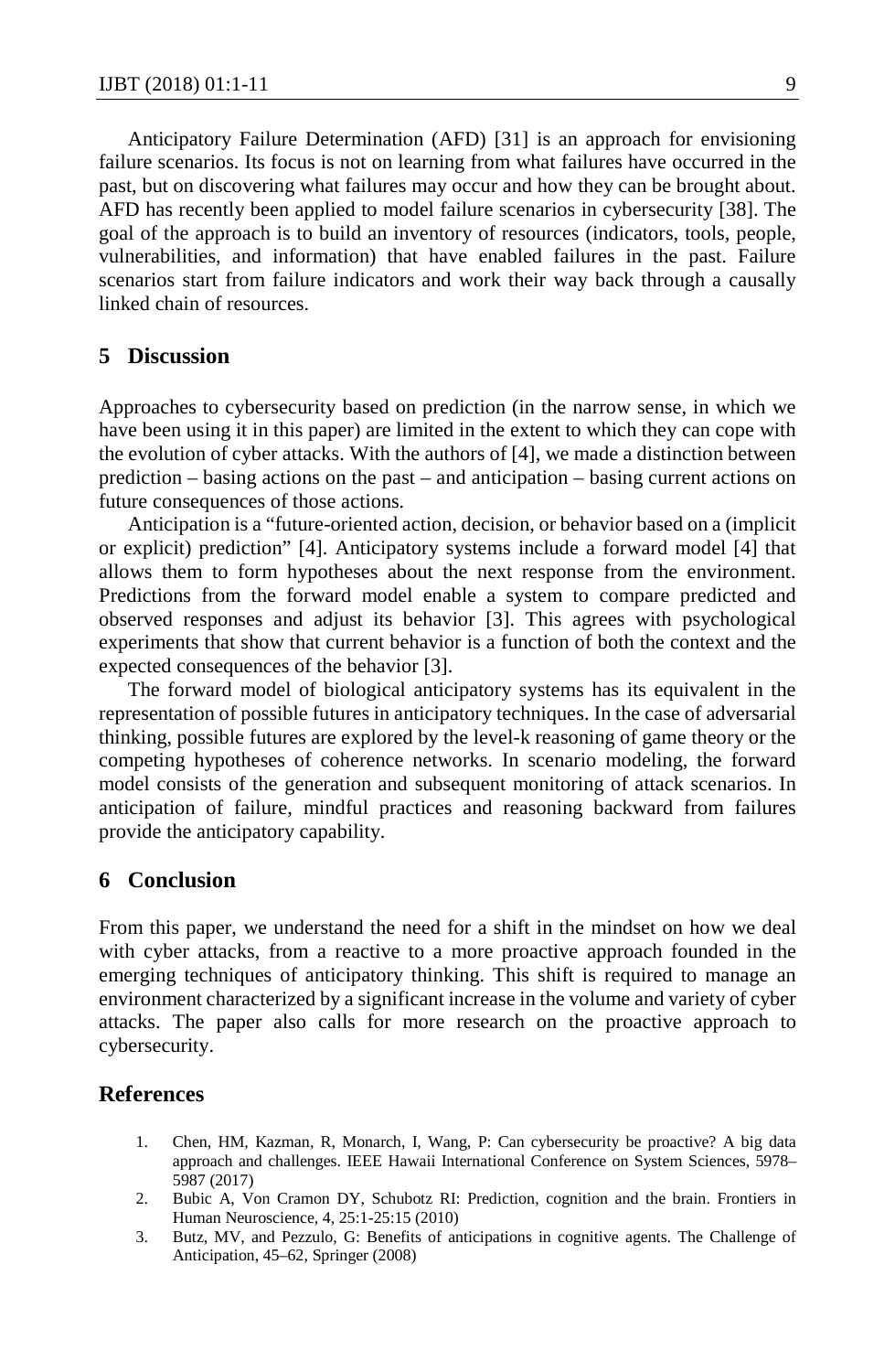- 4. Pezzulo, G, Butz, MV, and Castelfranchi, C: The anticipatory approach: definitions and taxonomies. The Challenge of Anticipation, 23–43, Springer (2008)
- 5. Blei, DM, Ng, AY, and Jordan, MI: Latent Dirichlet Allocation. Journal of Machine Learning Research, 3, 993–1022 (2003)
- 6. Blei, DM: Probabilistic topic models. Communications of the ACM, 55(4), 77–84 (2012)
- 7. Neuhaus, S, and Zimmermann, T: Security trend analysis with CVE topic models. IEEE International Symposium on Software Reliability Engineering, 111–120 (2010)
- 8. Hall, D, Jurafsky, D, and Manning, CD: Studying the history of ideas using topic models. Conference on Empirical Methods in Natural Language Processing, 363–371, Association for Computational Linguistics (2008)
- 9. Mathew, G, Agarwal, A, and Menzies, T: Trends in topics at SE conferences (1993-2013). arXiv preprint arXiv:1608.08100, 1–19 (2017)
- 10. Kelleher, JD, Mac Namee, B, and D'Arcy, A: Fundamentals of Machine Learning for Predictive Data Analytics: Algorithms, Worked Examples, and Case Studies. MIT Press (2015)
- 11. Sommer, R, and Paxson, V, Outside the closed world: On using machine learning for network intrusion detection. IEEE Symposium on Security and Privacy (SP), 305–316 (2010)
- 12. Buczak, AL, and Guven, E: A survey of data mining and machine learning methods for cyber security intrusion detection. IEEE Communications Surveys & Tutorials, **18**(2), 1153–1176 (2016)
- 13. Barreno, M, Nelson, B, Joseph, AD, and Tygar, JD: The security of machine learning. Machine Learning, **81**(2), 121–148 (2010)
- 14. Bailetti, T, Gad, M, and Shah, A: Intrusion Learning: An Overview of an Emergent Discipline. Technology Innovation Management Review, **6**(2), 15–20 (2016)
- 15. Deka, RK, Kalita, KP, Bhattacharya, DK, and Kalita, JK: Network defense: Approaches, methods and techniques. Journal of Network and Computer Applications, **57**(C), 71-84 (2015)
- 16. Ferguson, AJ, and Harris, NE: Moving big-data analysis from a forensic sport to a contact sport using machine learning and thought diversity. Journal of Information Warfare, **14**(2), 53–70 (2015)
- 17. Shah, A, Abualhaol, I, Gad, M, and Weiss, M: Combining exploratory analysis and automated analysis for anomaly detection in real-time data streams. Technology Innovation Management Review, **7**(4), 25–31 (2017)
- 18. Veeramachaneni, K, Arnaldo, I, Korrapati, V, Bassias, C, and Li, K: AI2: training a big data machine to defend. IEEE International Conference on Big Data Security on Cloud (Big Data Security), International Conference on High Performance and Smart Computing (HPSC), and International Conference on Intelligent Data and Security (IDS), 49–54 (2016)
- 19. Benzmu¨ller, R: Malware trends 2017. G DATA Security Blog, https://www.gdatasoftware.com/blog/2017/04/29666-malware-trends-2017 (2017)
- 20. Rieck, K, Trinius, P, Willems, C, and Holz, T: Automatic analysis of malware behavior using machine learning. Journal of Computer Security, **19**(4), 639–668 (2011)
- 21. Scandariato, R, Walden, J, Hovsepyan, A, and Joosen, W: Predicting vulnerable software components via text mining. IEEE Transactions on Software Engineering, **40**(10), 993–1006 (2014)
- 22. Francois, J, Wang, S, and Engel, T: BotTrack: tracking botnets using NetFlow and PageRank. International Conference on Research in Networking, 1–14, Springer (2011)
- 23. Esteves, J, Ramalho, E, and De Haro, G: To improve cybersecurity, think like a hacker. MIT Sloan Management Review, **58**(3), 71–77 (2017)
- 24. Fette, I, Sadeh, N, and Tomasic, A: Learning to detect phishing emails. ACM International Conference on World Wide Web, 649–656 (2007)
- 25. Bozorgi, M, Saul, LK, Savage, S, and Voelker, GM: Beyond heuristics: learning to classify vulnerabilities and predict exploits. ACM SIGKDD International Conference on Knowledge Discovery and Data Mining, 105–114 (2010)
- 26. Feng, Q, Kazman, R, Cai, Y, Mo, R, and Xiao, L: Towards an architecture-centric approach to security analysis. Working IEEE/IFIP Conference on Software Architecture (WICSA), 221- 9230 (2015)
- 27. Hamman, ST, Hopkinson, KM, Markham, RL, Chaplik, AM, and Metzler, GE, Teaching game theory to improve adversarial thinking in cybersecurity students, IEEE Transactions on Education, 2017 (in press)
- 28. Alpcan, T: Game theory for security. Encyclopedia of Systems and Control, 495–499 (2015)
- 29. Thagard, P: Adversarial problem solving: Modeling an opponent using explanatory coherence. Cognitive Science, **16**(1), 123–149 (1992)